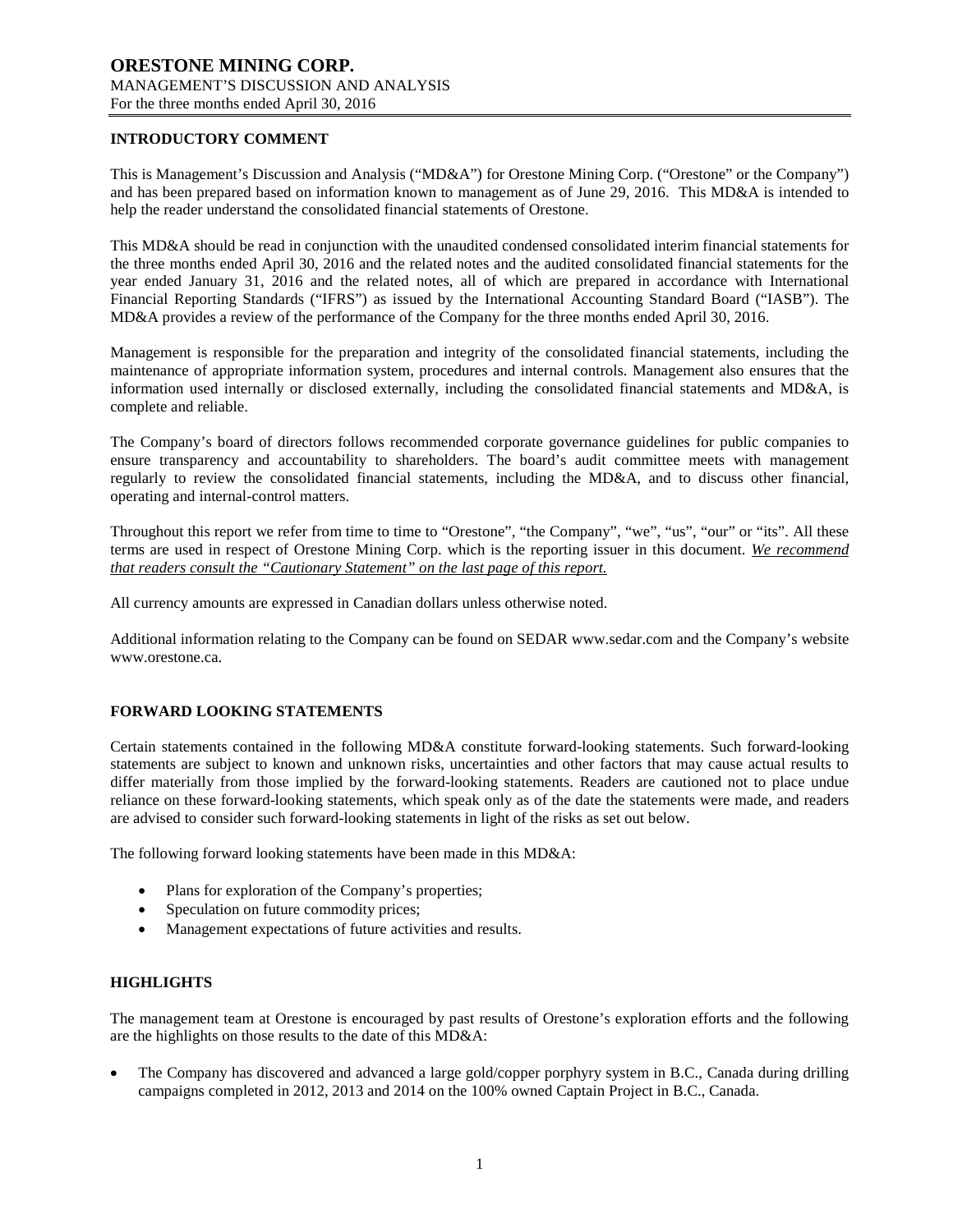• The Company has 75 line kilometers of geophysics and 58 drill sites approved on the Captain Project by the BC Ministry of Energy and Mines.

## **OUTLOOK**

The Company has planned exploration programs and continues to have field and data reviews of all its properties to assist the Company's determination of the best course of action for each of them.

## **DESCRIPTION OF BUSINESS AND OVERALL PERFORMANCE**

Orestone Mining Corp. is a mineral exploration company incorporated on April 30, 2007 and subsequently listed on the TSX Venture Exchange under the trading symbol "ORS" on March 11, 2008. To date the Company has focused on gold and copper/gold projects in the Quesnel Terrane of British Columbia.

The Company actively evaluates potential joint ventures, mergers, and acquisitions in search of opportunities to acquire significant new mineral properties.

During the three months ended April 30, 2016, the Company continued to carefully manage its cash and corporate overhead.

## **RESULTS OF OPERATIONS - MINERAL PROPERTIES**

To best understand Orestone's financial results, it is important to gain an appreciation for the significant events, transactions and activities which occurred on its mineral properties during and subsequent to the reporting period. These are summarized below.

#### **Captain Property**

The Captain Property and surrounding lands contain many airborne magnetic-high anomalies on ground previously worked by Placer Dome, Noranda and several junior resource companies during 1989 to 1996. Numerous airborne magnetic-high targets in the Quesnel Terrane are known to be related to underlying intrusions important for their relationship with copper-gold porphyry deposits such as Thompson Creek Metals' Mt. Milligan deposit immediately north of the Captain Property. Induced polarization ("IP") surveys over the airborne magnetic highs are a key method of identifying drill targets on the largely overburden covered Captain Property. Between 2008 and 2010, the Company undertook geochemical sampling, induced polarization and ground magnetic surveys, and limited percussion and diamond drilling. Detailed results are filed on Sedar.

In August, 2011, Orestone completed an IP/Resistivity and ground magnetics survey that consisted of a total of 30 kilometers of survey in six lines spaced 400 meters apart and was designed to expand upon previous geophysical surveys along logging roads. The objective of the survey was to better define the potential for copper-gold sulphide mineralization in the area surrounding diamond drill hole 09-05 which encountered potassic-altered volcanic and intrusive rocks. This vertical drill hole reached a depth of 137 meters with the last 3.1 meters encountering mineralized breccia grading 0.21 per cent copper and 0.35 grams per tonne (g/t) gold.

The results of the survey completed by Peter E. Walcott & Associates show three separate IP chargeability anomalies that flank magnetic high anomalies. The IP anomalies have widths of 1,000 meters or more that remain open, thus have yet to be fully outlined. The principal IP chargeability anomaly in the central portion of the survey area currently measures 1,000 meters by more than 4,000 meters and corresponds with a resistivity high. This coincident chargeability and resistivity high area is located on the western flank of a magnetic high interpreted to be a magnetitebearing intrusive measuring 1,000 to 2,000 meters wide and in excess of five kilometers in strike length. This geophysical signature covering the central IP/resistivity high target on the Captain project is similar in nature to the geophysical signature of the MBX copper-gold deposit at Mt. Milligan. The geophysical report by Peter E. Walcott &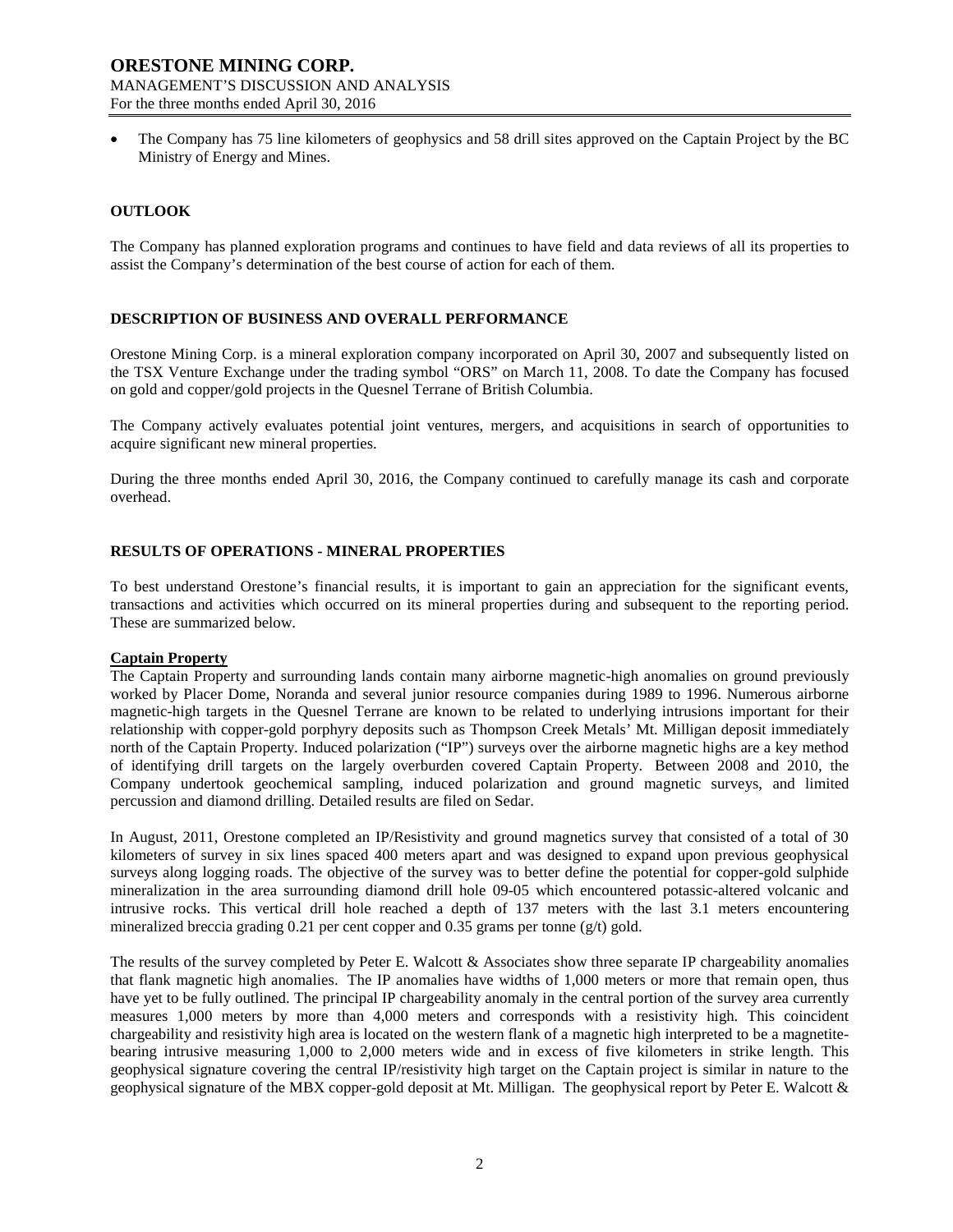Associates also recommends additional work to define anomalies that are located to the east and west of the current grid area.

In December of 2011, the Company initiated a diamond drilling program that was completed in January 2012. The drill program consisted of 4 holes totaling 1,275 meters with the objectives to test the previously described anomalies. Overburden depth from all the drill holes was relatively uniform, averaging 45 meters, which is consistent with overburden depth from the previous drill hole 09-05 The best results from the drilling are found in drill hole C11-01 that consisted of 0.23 g/t gold and 0.03% copper over 87 meters that included 0.298 g/t gold and 0.09% copper over 43 meters.

The drill program was successful in confirming the presence of copper and gold mineralization within a sequence of altered rocks consistent with that found in economic copper-gold porphyry systems. To confirm the presence of favorable alteration, a suite of samples from three holes were sent out for petrographic analysis. The results of this study support the Company`s interpretation that the alteration pattern from the drilling is indicating potential for economic mineralization and that more drilling is warranted.

In the fourth quarter of 2012, the Company completed 912.8 metres of diamond drilling in three holes in the East Mag or Admiral Target Area.

Vertical Hole C12-05 located 100 meters west of C11-01 was drilled to depth of 550.17 metres. The hole intersected bedrock at 63.7m; from 63.7m-150m sericite-carbonate altered volcanic rocks with 1-5% pyrite and minor chalcopyrite (copper mineral) were intersected; from 150m-550m moderate to strong potassic feldspar-actinolitebiotite and sericite-carbonate altered volcanics and monzonite porphyry dykes with finely disseminated magnetitepyrite-chalcopyrite and blebby chalcopyrite and finely disseminated chalcopyrite in potassic feldspar altered veins and flooded zones. Magnetite is disseminated throughout and is associated with zones of pervasive, felted secondary actinolite-biotite. The above described four hundred meter mineralized intercept of finely disseminated and locally coarse blebby chalcopyrite increases in intensity down hole and remains open at depth.

Hole C12-05 returned two significant intervals of strong gold mineralization; the upper zone grading 0.65 g/t gold and 0.06% copper (on an uncut basis) over 118.8 meters and the lower zone grading 0.41 g/t gold and 0.07% copper (on an uncut basis) over 164.6 meters. The mineralization in hole C12-05 remains open to depth and analytical results are tabled below.

| <b>Hole C12-05</b> | From/To     | Length   | Copper    | Gold        |
|--------------------|-------------|----------|-----------|-------------|
|                    | (meters)    | (meters) | (percent) | grams/tonne |
| Upper zone         | 88.1-206.9  | 118.8    | 0.06      | 0.65        |
| Incl.              | 152.1-161.2 | 9.1      | 0.27      | 6.46        |
| Lower zone         | 377.6-542.2 | 164.6    | 0.07      | 0.41        |
| Incl.              | 499.5-505.6 | 6.1      | 0.51      | 4.45        |
| Upper zone $*$     | 88.1-206.9  | 118.8    | 0.06      | 0.30        |
| Lower zone*        | 377.6-542.2 | 164.6    | 0.07      | 0.32        |

\*High Gold Values Cut to 1.6 g/t

In January of 2013, the Company conducted a detailed 130 kilometer ground magnetic survey that was completed in February 2013. The magnetic survey was designed to define the magnetic anomaly within the area of the recent drill discovery of significant gold/copper mineralization.

This magnetic survey was successful in in identifying new magnetic anomalies. Drilling conducted in late 2012 intercepted disseminated gold-copper mineralization associated with magnetic monzonite dyke swarms and strong potassic alteration conforming to the classic alkalic porphyry model. The data generated from the magnetic survey has defined the size and shape of the magnetic targets which are also related to moderate IP chargeability highs in excess of 10mV/V (millivolts/volts). Combined, this data has defined compelling drill targets which will allow future drilling efforts to focus on the magnetite/gold association.

The survey on the West Mag target area outlined three large magnetic highs over a northwesterly trending area measuring 2500m x 5000m, the largest and most significant, T9 measures 1000m x 4000m with a northwesterly strike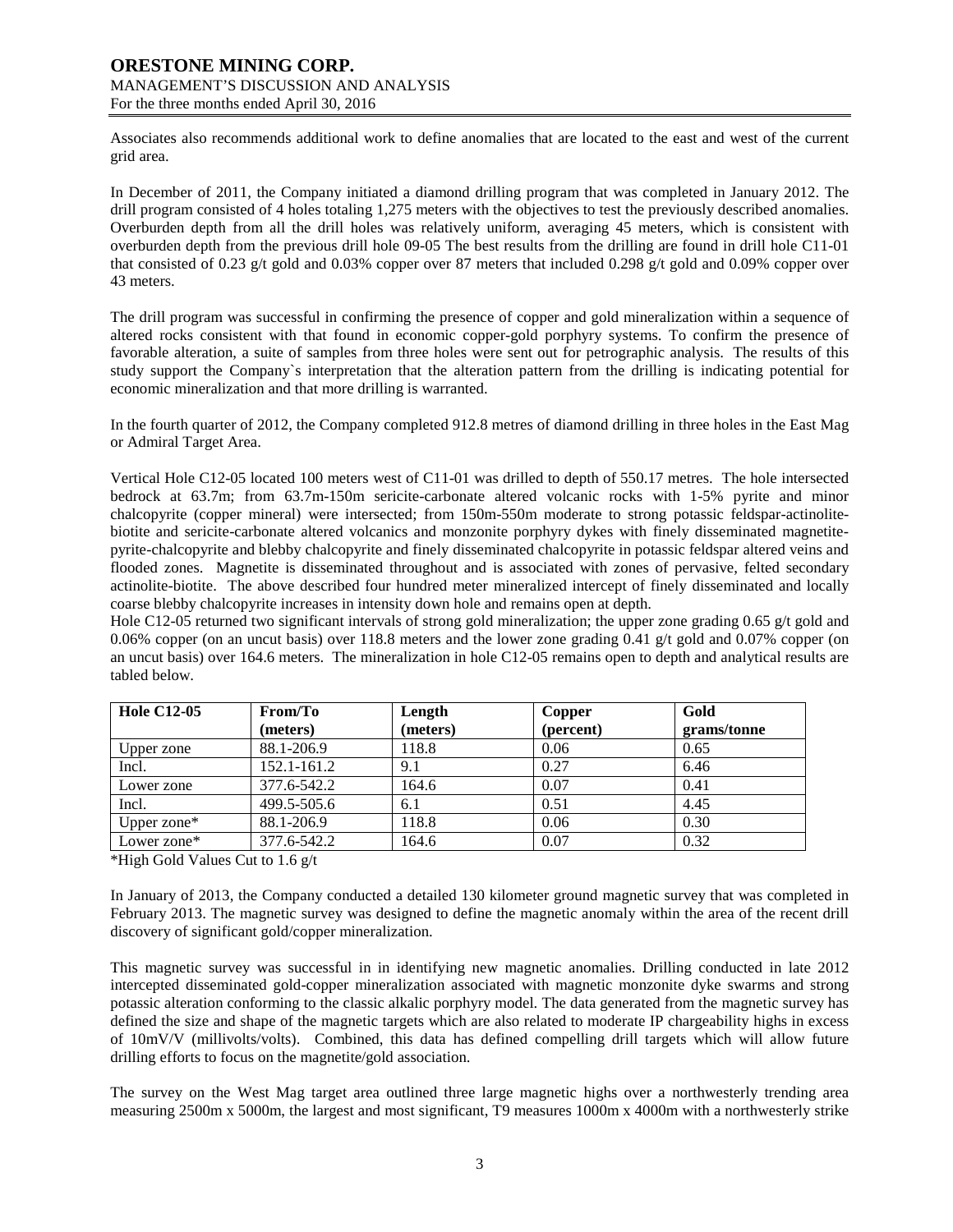length. These large targets lay four kilometeres to the west of the Admiral target. It is believed they represent magnetite-potassic alteration and magnetic monzonite intrusives.

In July 2013, the Company completed a drilling campaign that consisted of three diamond drill holes totaling 642 meters. Holes C13-01 and C13-02 were drilled 400 metres respectively NW and SE of significant potassic alteration and copper gold mineralization intersected in previous holes C12-05 and C11-01. Hole C13-03 was drilled in the center of the Admiral target, a large magnetic high measuring 1000 metres by 1500 metres located 800 metres north of holes C12-05 and C11-01.

Hole C13-03 intersected an unaltered and un-mineralized post mineral alkalic gabbro dyke from the bedrock contact at 78.9m to 280.0m. At a depth of 204.9m to 207.9m a xenolith fragment of highly potassic-sericite altered monzonite porphyry was intersected which assays 0.226% copper and 1.90 g/t gold over three metres. The post mineral dyke is situated in the centre of the magnetic high and it is interpreted to measure  $50 - 100$  metres in thickness and 1000 meters in strike length and the xenolith fragment or rafted block is thought to have been transported from immediate adjacent rocks.

Hole 13-02 was drilled at an Azimuth of -70 NE across a strong magnetic anomaly and intersected two sections of potassic-sericite altered volcanic and monzonite dykes separated by a section of post mineral andesite dykes. The first mineralized and altered dyke was intersected from 32.4m to 66.4m for an interval of 34m with an average grade of 0.073% copper and 0.20 g/t gold while the second altered and mineralized dyke was intersected from 121.3m to 170.1m for an interval of 48.8m with an average grade of 0.055% copper and 0.35 g/t gold.

Hole C13-01 intersected intensely quartz-sericite-pyrite altered volcanics on the south margin of the Admiral target averaging 183 ppm Cu and 52 ppb Au.

The Company now has all permits in place to facilitate 75 line kilometers of geophysics with 58 sites approved for drilling.

#### **Todd Property**

The Company holds a 51% interest in the Todd Creek property which is comprised of approximately 12,222 hectares of mineral claims.

The Todd Creek property is located in northwest British Columbia, approximately 35 kilometers northeast of the town of Stewart. The property is within the Jurassic Hazelton, similar to the geological environment that hosts several large and significant mineral deposits. These deposits include the Granduc Mine (historic producer), Eskay Creek Mine (historic producer) and Kerr-Sulphurets-Mitchell deposit. The Company believes that the Todd property has the potential to host significant mineral deposits of a type consistent with the other known deposits in the district.

On April 30, 2010, Orestone signed the Todd Creek Joint Venture Agreement with Goldeye Explorations Limited and Polar Star Mining Corporation and became the Manager of the Joint Venture, in which the Company holds a 51% interest, acquired through the purchase of Intuitive Exploration Inc. ("Intuitive"). The Company completed the acquisition with Intuitive on June 3, 2010 by way of a share exchange. As of June 3, 2010 Intuitive was the Company's wholly-owned subsidiary and the Company is the parent of Intuitive. The principle asset of Intuitive is the 51% ownership in the Todd Creek Venture. Under the Todd Creek option agreement, the Company earned its 51% interest in the Todd Property by making payments on the property aggregating \$180,000, issuing 170,000 shares and by incurring expenses related to the Todd Creek Property aggregating \$2,500,000. Geofine has a net smelter return royalty in the amount of 2.5%. The Todd Creek Joint Venture pays a \$25,000 advance on the above royalty to Geofine every November.

Dr. Mark Fedikow of Mount Morgan Resources Ltd. completed a NI 43-101 technical report on the Todd Property and the Todd Creek Report has been filed on SEDAR at [www.sedar.com.](http://www.sedar.com/) The author of the Todd Creek Report, Dr. Fedikow, is an independent Qualified Person under NI 43-101.

On December 15, 2015 the Company sold its interest in the Todd Creek to Millrock Resources Inc. ("Millrock").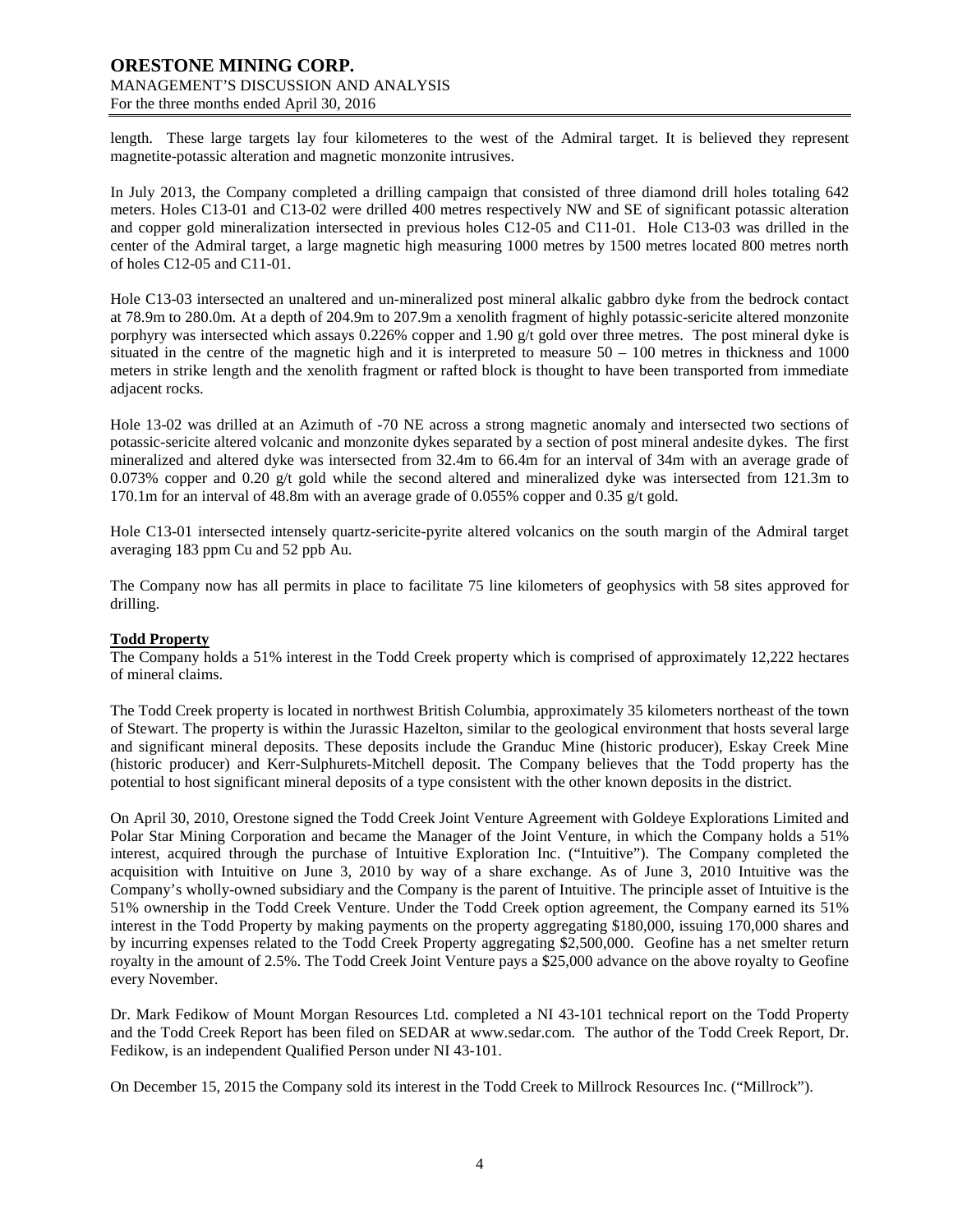Millrock purchased a 100% royalty-free interest in the Todd Creek Joint Venture for C\$100,000 (of which \$35,100 is paid to Geofine to satisfy prior obligations) cash and 888,889 Millrock common shares distributed on a pro-rata basis according to the joint venture ownership (Goldeye Explorations Limited – 24.5%, Revelo Resources Corp. – 24.5%, and Orestone Mining Corp. – 51%). The Company's portion received was \$33,500 and 453,333 shares of Millrock.

## **Estrella de Oro Property**

On January 16, 2014, the Company signed a five year option agreement with Kootenay Silver Inc. to earn a 60% interest in the 700 hectare Estrella de Oro gold exploration property located in Sonora State, Mexico approximately 200 kilometers southeast of the city of Hermosillo.

In March of 2014, the Company completed an initial soil geochemistry program consisting of a grid covering an area of 500 metres by 700 metres. Results show a gold anomaly approximately 600 long by 100 to 150 metres wide that corresponds with previous positive surface sample results.

In August of 2014, the Company executed a trenching program consisting of 11 trenches of varying lengths totalling approximately 350 metres to test various targets developed through previous soil geochemistry, geological mapping and surface sample work.

In October 2014, the Company announced it had completed an initial soil geochemistry program consisting of a grid covering an area of 500 metres by 700 metres. The property did not appear to host the potential for a bulk-tonnage gold system in an order of magnitude initially anticipated.

In October 2014, the Company advised Kootenay that it will not be proceeding with the option agreement and wroteoff all \$65,881 (2013 - \$Nil) of project expenditures on the Estrella de Oro Property.

# **QUALIFIED PERSON**

The technical information reported in this MD&A has been reviewed and approved by Mr. Ross Zawada P. Geo., the Company's Exploration Manager. Mr. Zawada is a Professional Geoscientist and member of the Professional Engineers and Geoscientist Association of British Columbia (APGEBC) and a qualified person as defined by NI 43- 101.

# **IMPAIRMENT OF LONG-LIVED ASSETS**

The Company completed an impairment analysis as at April 30, 2016, which considered the indicators of impairment in accordance with IFRS 6, "Exploration for and Evaluation of Mineral Resources," and IAS 36, "Impairment of Assets". Management concluded that no impairment charge was required because:

- there have been no significant changes in the legal factors or climate that affects the value of the properties;
- all property rights remain in good standing;
- there have been no significant changes in the projections for the properties;
- the Company intends to continue its exploration and development plans on its properties.

# **RISKS AND UNCERTAINTIES**

Below are some of the risks and uncertainties that the Company faces.

#### *Industry*

The Company is engaged in the exploration of mineral properties, an inherently risky business. There is no assurance that a mineral deposit will ever be discovered and economically produced. Most exploration projects do not result in the discovery of commercially mineable ore deposits. If market conditions make financings difficult, it may be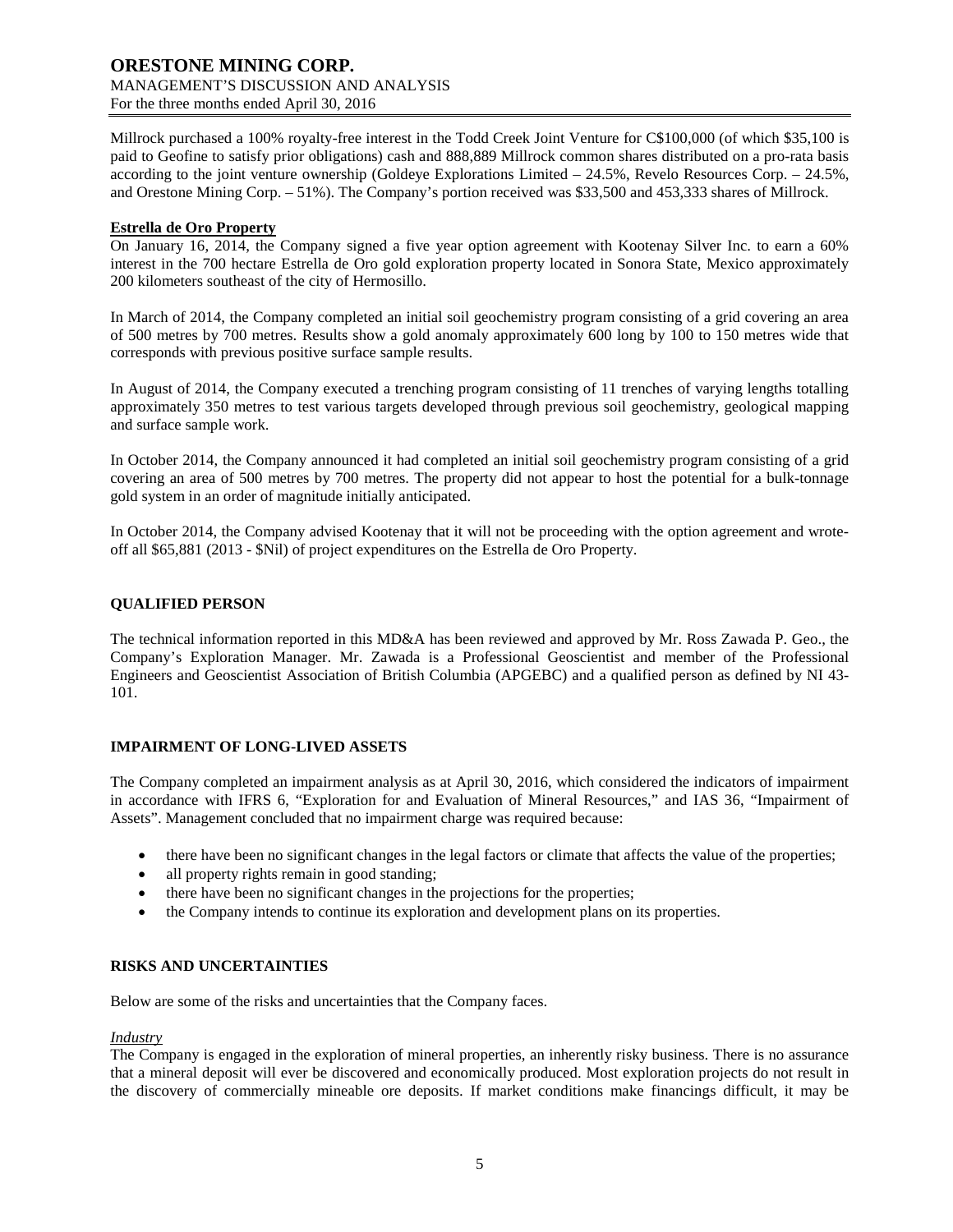# **ORESTONE MINING CORP.** MANAGEMENT'S DISCUSSION AND ANALYSIS

For the three months ended April 30, 2016

difficult for the Company to find joint venture partners. The Company may be unsuccessful in identifying and acquiring projects of merit.

#### *Mineral resource estimates*

The estimation of reserves and mineralization is a subjective process and the accuracy of any such estimates is a function of the quality of available data and of engineering and geological interpretation and judgment. No assurances can be given that the volume and grade of reserves recovered and rates of production will not be less than anticipated.

## *Gold and metal prices*

The price of gold is affected by numerous factors including central bank sales, producer hedging activities, the relative exchange rate of the U.S. dollar with other major currencies, supply and demand, political, economic conditions and production levels. In addition, the price of gold has been volatile over short periods of time due to speculative activities. The prices of other metals and mineral products that the Company may explore have the same or similar price risk factors.

## *Cash flows and additional funding requirements*

The Company currently has no revenue from operations. If any of its exploration programs are successful and optionees of properties complete their earn-in, the Company would have to provide its share of ongoing exploration and development costs in order to maintain its interest or be reduced in interest or to a royalty interest. Additional capital would be required to put a property into commercial production. The sources of funds currently available to the Company are equity capital or the offering of an interest in its projects to another party. Current economic conditions have limited the Company's ability to access financing through equity markets and this has created significant uncertainty as to the Company's ability to fund ongoing operations for the next operating period.

## *Environmental*

The Company's exploration and development activities are subject to extensive laws and regulations governing environment protection. The Company is also subject to various reclamation-related conditions. Although the Company closely follows and believes it is operating in compliance with all applicable environmental regulations, there can be no assurance that all future requirements will be obtainable on reasonable terms. Failure to comply may result in enforcement actions causing operations to cease or be curtailed and may include corrective measures requiring capital expenditures. Intense lobbying over environmental concerns by NGOs has caused some governments to cancel or restrict development of mining projects. Current publicized concern over climate change may lead to carbon taxes, requirements for carbon offset purchases or new regulation. The costs or likelihood of such potential issues to the Company cannot be estimated at this time.

#### *Laws and regulations*

The Company's exploration activities are subject to extensive federal, provincial, state and local laws and regulations governing prospecting, development, production, exports, taxes, labour standards, occupational health and safety, mine safety and other matters in all the jurisdictions in which it operates. These laws and regulations are subject to change, can become more stringent and compliance can therefore become more costly. The Company applies the expertise of its management, advisors, employees and contractors to ensure compliance with current laws.

# *Title to mineral properties*

While the Company has investigated title to its mineral properties, this should not be construed as a guarantee of title. The properties may be subject to prior unregistered agreements or transfers and title may be affected by undetected defects. Unresolved native land claim issues in Canada may affect its properties in this jurisdiction in the future.

# *Possible dilution to present and prospective shareholders*

The Company's plan of operation, in part, contemplates the financing of its business by the issuance of securities and possibly, incurring debt. Any transaction involving the issuance of previously authorized but unissued shares of common stock, or securities convertible into common stock, would result in dilution, possibly substantial, to present and prospective holders of common stock. The Company may seek joint venture partners to fund in whole or in part exploration projects. This dilutes the Company's interest in properties. This dilution is undertaken to spread or minimize the risk and to expose the Company to more exploration plays. However, it means that any increased market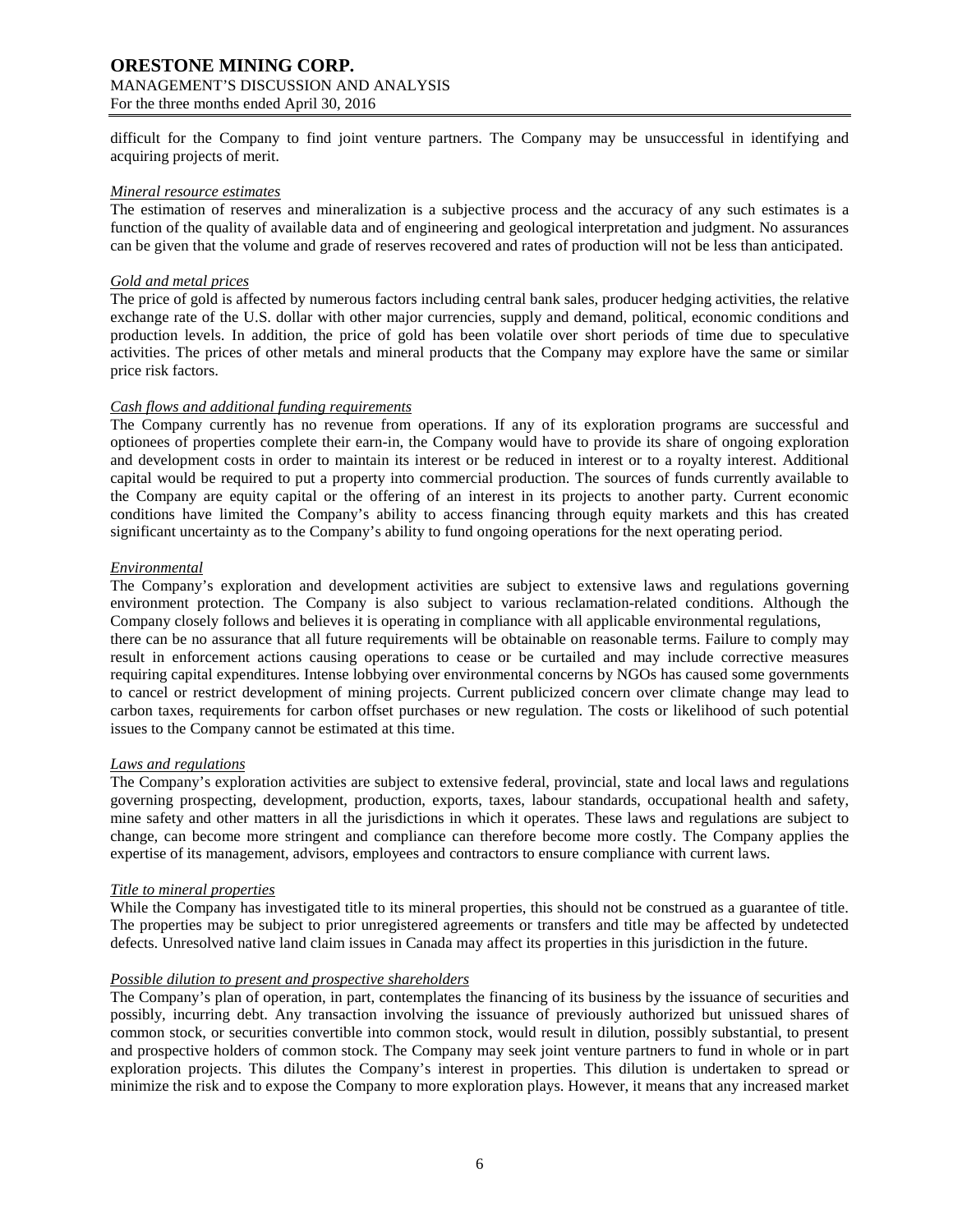# **ORESTONE MINING CORP.** MANAGEMENT'S DISCUSSION AND ANALYSIS

For the three months ended April 30, 2016

capitalization or profit that might result from a possible discovery would be shared with the joint venture partner. There is no guarantee that the Company can find a joint venture partner for any property.

#### *Material risk of dilution presented by large number of outstanding share purchase options and warrants*

At April 30, 2016, there were 2,992,500 stock options outstanding. Directors and officers hold 1,812,500 of the options and 1,118,000 are held by employees and consultants of the Company.

## *Trading volume*

The relatively low trading volume of the Company's shares reduces the liquidity of an investment in its shares.

## *Volatility of share price*

Market prices for shares of early stage companies are often volatile. Factors such as announcements of mineral discoveries or discouraging exploration results, changes in financial results, and other factors could have a significant effect on share price.

## *Competition*

There is competition from other mining exploration companies with operations similar to the Company's. Many of the companies with which it competes have operations and financial strength greater than the Company's.

## *Dependence on management*

The Company depends heavily on the business and technical expertise of its management.

## *Conflict of interest*

Some of the Company's directors and officers are directors and officers of other natural resource or mining-related companies. These associations may give rise from time to time to conflicts of interest. As a result of such conflict, the Company may miss the opportunity to participate in certain transactions.

# **SUMMARY OF SELECTED ANNUAL FINANCIAL INFORMATION**

|                                                  | Year ended        | Year ended        | Year ended        |
|--------------------------------------------------|-------------------|-------------------|-------------------|
|                                                  | January 31, 2016  | January 31, 2015  | January 31, 2014  |
|                                                  | <b>Under IFRS</b> | <b>Under IFRS</b> | <b>Under IFRS</b> |
|                                                  | \$                | \$                | \$                |
| Net sales / total revenues                       |                   |                   |                   |
| Income (loss) before discontinued operations and | (2,526,899)       | (378, 809)        | (571, 151)        |
| extraordinary items                              |                   |                   |                   |
| Per share basis                                  | (0.07)            | (0.01)            | (0.02)            |
| Diluted per share basis                          | (0.07)            | (0.01)            | (0.02)            |
| Net income or loss, total                        | (2,526,899)       | (378, 809)        | (571, 151)        |
| Per share basis                                  | (0.07)            | (0.01)            | (0.02)            |
| Diluted per share basis                          | (0.07)            | (0.01)            | (0.02)            |
| Total assets                                     | 1,522,398         | 4,073,496         | 4,409,542         |
| Total long-term financial liabilities            |                   |                   |                   |
| Cash dividends declared per share                |                   |                   |                   |

# **SUMMARY OF QUARTERLY FINANCIAL INFORMATION**

| Fiscal quarter ended | Revenues* | <b>Net</b><br>income $(\text{loss})^{**}$ | Loss per share<br>from continuing<br>operations | Net<br>comprehensive<br>income (loss) | Net<br>income (loss)<br>per share |
|----------------------|-----------|-------------------------------------------|-------------------------------------------------|---------------------------------------|-----------------------------------|
|                      |           |                                           |                                                 |                                       |                                   |
| $30$ -Apr-16         | Nil       | (41,506)                                  | (0.00)                                          | 3,879                                 | (0.00)                            |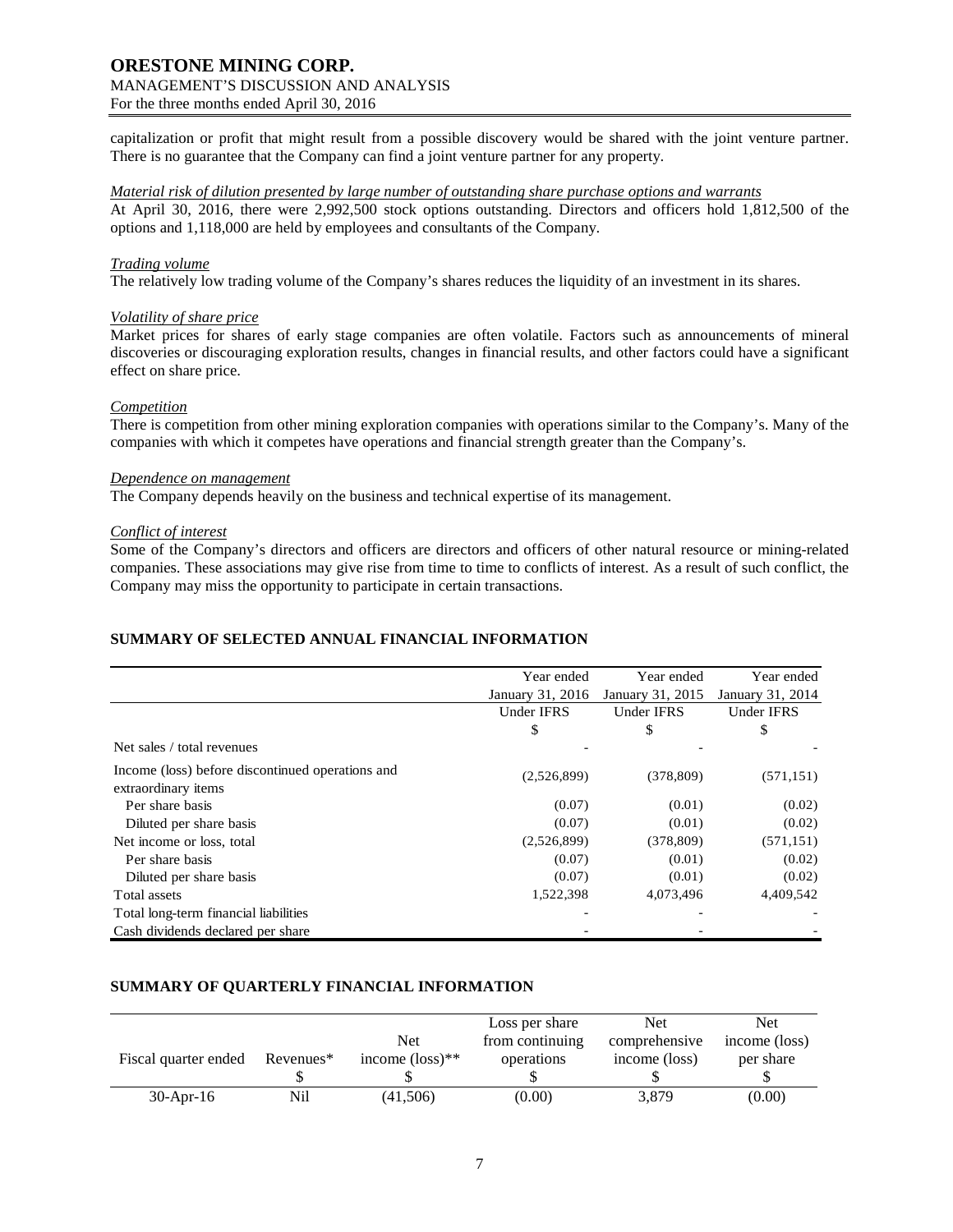| $31$ -Jan-16    | Nil | (51, 101) | (0.00) | (2,337,907) | (0.00) |
|-----------------|-----|-----------|--------|-------------|--------|
| $31-Oct-15$     | Nil | (55,999)  | (0.00) | (53, 474)   | (0.00) |
| $31$ -Jul-15    | Nil | (53, 122) | (0.00) | (53,027)    | (0.00) |
| $30$ -Apr-15    | Nil | (82,590)  | (0.00) | (82, 481)   | (0.00) |
| $31 - Jan - 15$ | Nil | (64, 801) | (0.00) | (66,757)    | (0.00) |
| $31-Oct-14$     | Nil | (68,976)  | (0.00) | (135, 487)  | (0.00) |
| $31 -$ Jul - 14 | Nil | (78, 169) | (0.00) | (88,190)    | (0.00) |

Revenues exclude interest income.

\*\* Net income (loss) before income taxes.

#### *Results of operation for the three months ended April 30, 2016 compared to the three months ended April 30, 2015:*

For the quarter ended April 30, 2016 the Company recorded a net comprehensive income of \$3,879 (earnings per share - \$0.00) compared to \$82,481 (loss per share - \$0.01) in the first quarter of fiscal 2015. The increase in income was primarily due to the \$45,333 unrealized gain in the shares received from Millrock for the sale of the Todd Creek JV mineral rights and an overall decrease in general and administration expenses of \$41,084, in an increased effort to conserve the Company's treasury.

During the three months ended April 30, 2016, the Company incurred \$41,506 (2015 - \$82,590) in general and administrative expenses, of which \$113 (2015 - \$12) relates to non-cash depreciation. Excluding the non-cash items, the Company's general and administrative expenses amounted to \$41,393 compared to 2015's \$82,578, a decrease of \$41,185. The decrease was primarily due to a decrease of \$17,460 in salaries and benefits due to less salaried employees, a decrease in project search expenses of \$9,188 due to the decrease of travel expenses to potential project sites, a decrease of investor relations expenses of \$9,363 due to a the reduction of show attendaces and investor related activities, and a decrease in office and miscellaneous expenses of \$3,989 due to a decrease in rent and miscellaneous office expenses. Other administrative expenditures varied over the period but the overall effect of these variances was not material.

During the three months ended April 30, 2016, the Company spent \$Nil in exploration costs compared to \$8,803 exploration costs incurred in same period in fiscal 2016.

# **LIQUIDITY AND CAPITAL RESOURCES**

At April 30, 2016, the Company had current assets of \$192,711 and current liabilities of \$84,477 (January 31, 2016 - \$156,546 and \$52,304 respectively). Working capital was \$108,234 (January 31, 2016 – \$104,242). Cash and cash equivalents totaled \$1,938 as at April 30, 2016, a decrease of \$9,934 from \$11,872 as at January 31, 2016. The decrease was a result of (a) \$9,934 (2015 - \$57,474) spent in its operating activities including changes in working capital, and (b) \$Nil (2015 - \$8,803) spent on the Company's mineral properties and property, plant and equipment.

The Company has obligations pursuant to option agreements it has entered into. The Company has no contractual commitments to satisfy these obligations, however it would forfeit any interest it may have earned to that date should it decide not to satisfy these obligations. Detailed terms of those agreements and the obligations are included in the financial statements.

Management estimates that the current cash position and future cash flows from warrants and options will be sufficient for the Company to carry out its anticipated exploration and operating plans through the end of its fiscal 2017.

There may be circumstances where, for sound business reasons, a reallocation of funds may be necessary in order to the Company to achieve its stated business objectives.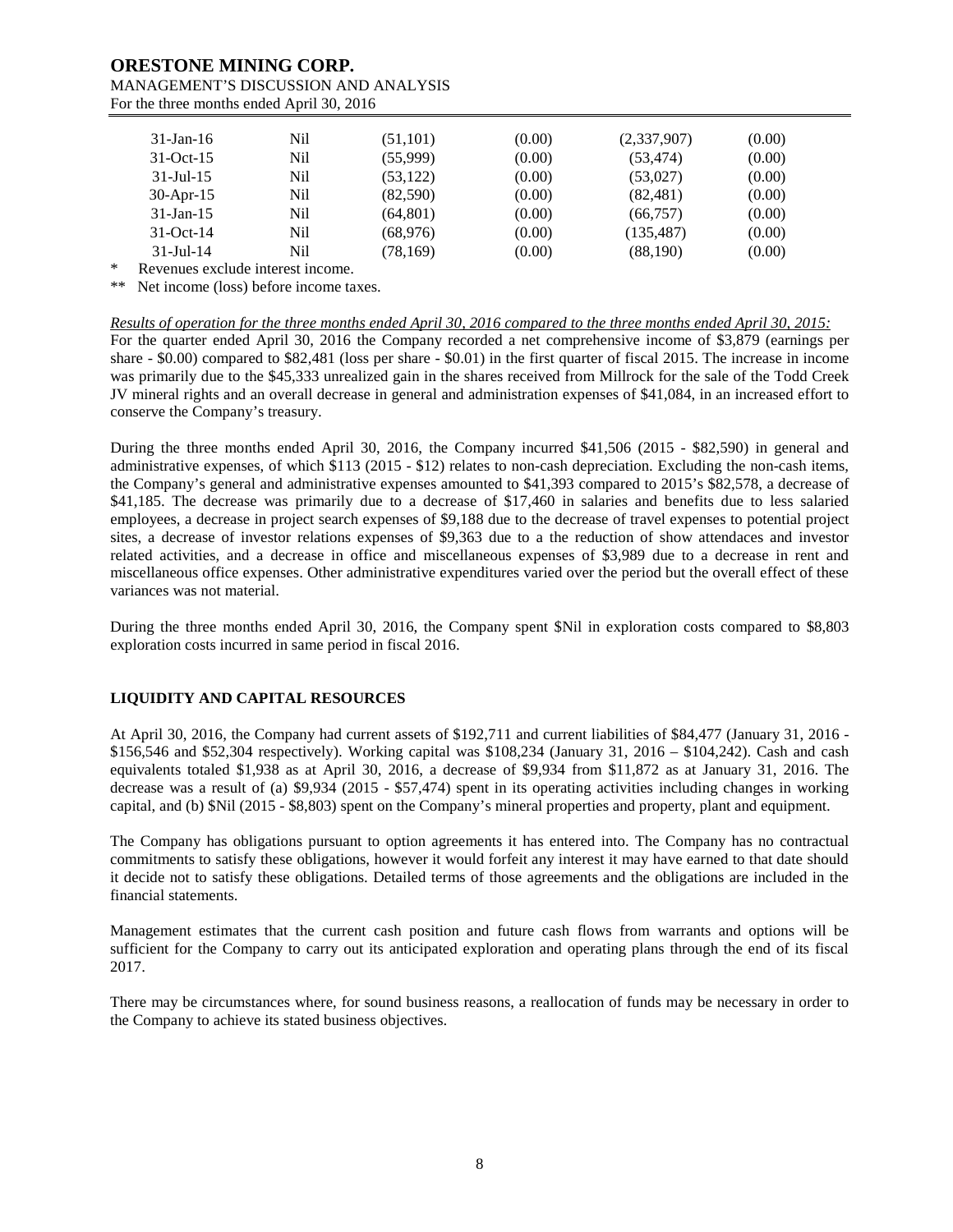# **OFF BALANCE SHEET ARRANGEMENTS**

The Company has no off-balance sheet arrangements that would potentially affect its operations or financial condition of the Company.

# **OUTSTANDING SHARE DATA**

#### Common Shares

The authorized share capital of the Company consists of an unlimited number of common shares without par value.

|                  | Number of common shares<br>issued and outstanding | <b>Share Capital Amount</b> |
|------------------|---------------------------------------------------|-----------------------------|
| January 31, 2015 | 37,772,233                                        | \$6,148,828                 |
| January 31, 2016 | 37,772,233                                        | \$6,148,828                 |
| April 30, 2016   | 37,772,233                                        | \$6,148,828                 |

Stock options

The Company has adopted an incentive share option plan for its directors, officers, employees and consultants under which the Company may gran options to acquire a maximum number of common shares equal to 10% of the total issued and outstanding common shares of the Company.

As at April 30, 2016, the Company had a total of 2,992,500 options outstanding with exercise prices ranging from \$0.10 to \$0.42 expiring between September 8, 2016 and October 8, 2018. If all the remaining outstanding options were exercised, the Company's available cash would increase by \$507,000.

As at April 30, 2016 stock options were outstanding as follows:

| Number of<br>shares | Exercise<br>price $(\$)$ | Expiry date        |
|---------------------|--------------------------|--------------------|
| 312,500             | 0.42                     | September 8, 2016  |
| 50,000              | 0.40                     | September 29, 2016 |
| 1,855,000           | 0.15                     | October 26, 2017   |
| 625,000             | 0.10                     | June 28, 2018      |
| 150,000             | 0.10                     | October 8, 2018    |
| 2,992,500           |                          |                    |

At the date of this MD&A, there were 37,772,233 common shares issued and outstanding and 41,654,438 common shares outstanding on a diluted basis.

# **RELATED PARTY TRANSACTIONS**

a) Key management personnel compensation

The aggregate value of transactions and outstanding balances relating to key management personnel and entities over which they have control or significant influence were as follows: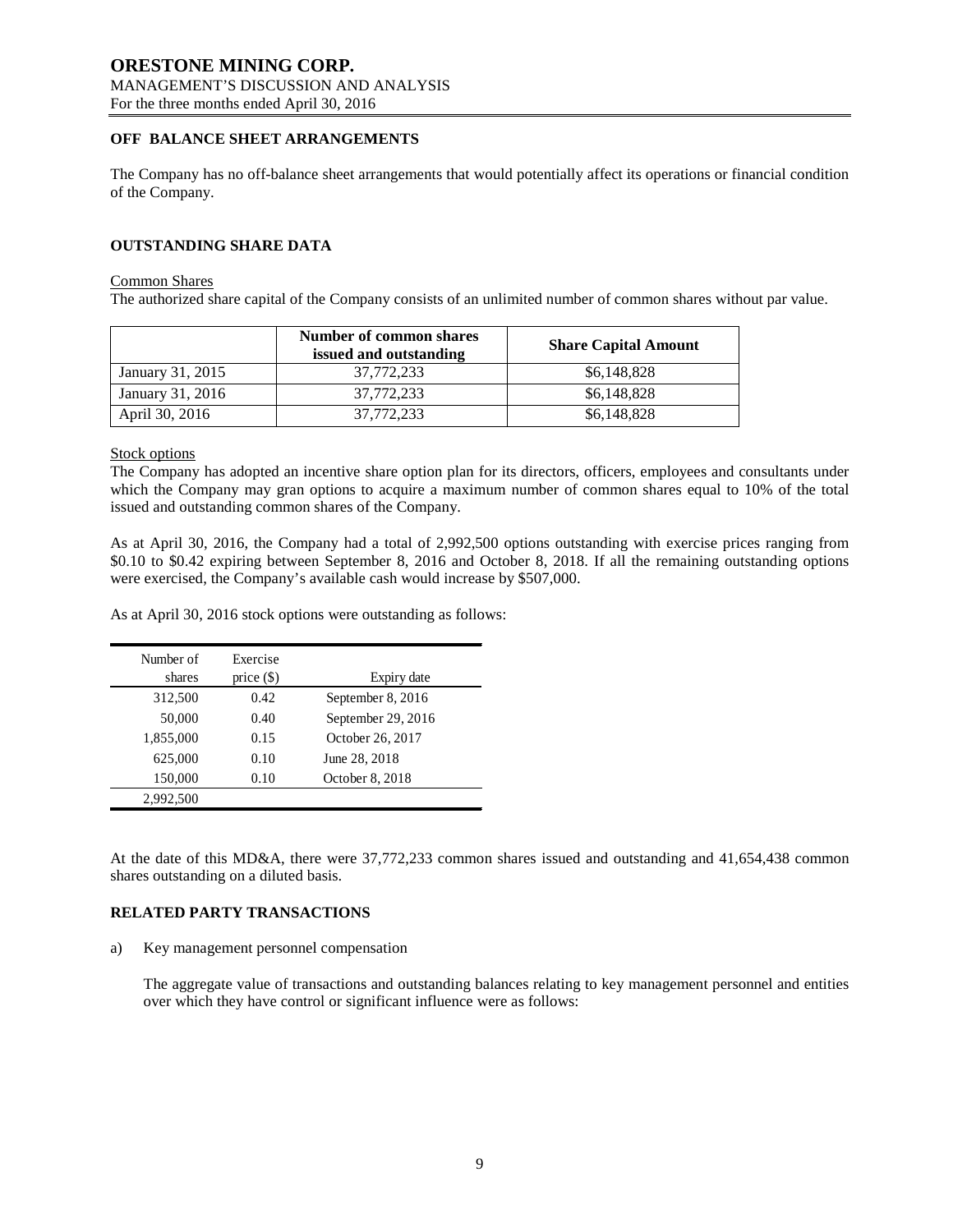# **ORESTONE MINING CORP.**

# MANAGEMENT'S DISCUSSION AND ANALYSIS

For the three months ended April 30, 2016

|                              | April 30,                | April 30, |
|------------------------------|--------------------------|-----------|
|                              | 2016                     | 2015      |
|                              |                          |           |
| Short-term employee benefits | 32,640                   | 32,640    |
| Share-based payments         | $\overline{\phantom{0}}$ | -         |
|                              | 32,640                   | 32,640    |

## b) Other related party transactions

|                                     |               | Total charged as at |           | Balance outstanding as at |             |
|-------------------------------------|---------------|---------------------|-----------|---------------------------|-------------|
|                                     |               | April 30,           | April 30, | April 30,                 | January 31, |
| Amounts receivable from:            | Service       | 2016                | 2015      | 2016                      | 2016        |
|                                     |               | \$                  | \$        | \$                        | \$          |
|                                     |               |                     |           |                           |             |
| A public company with a director in | Rent and      |                     | 12,670    |                           |             |
| common with the Company             | Miscellaneous |                     |           |                           |             |
|                                     |               |                     |           |                           |             |
| A private company controlled by a   | Rent          |                     | 3.271     | 31.571                    | 31,571      |
| director of the Company (Note 4)    |               |                     |           |                           |             |
|                                     |               |                     |           |                           |             |
| A public company with a director in | Rent          |                     | 3.271     | 3.343                     | 3,343       |
| common with the Company (Note 4)    |               |                     |           |                           |             |
|                                     |               |                     | 19,211    | 34,914                    | 34,914      |
|                                     |               |                     |           |                           |             |

Amounts owing to/from related parties are non-interest bearing, unsecured, and have no fixed terms of repayment.

# **PROPOSED TRANSACTIONS**

The Company does not currently have any proposed transactions approved by the board of directors. All current transactions are fully disclosed in the financial statements for the three months ended April 30, 2016.

# **OTHER ITEMS NOT RELATED TO ONGOING BUSINESS ACTIVITIES**

# *Changes in the direction of business*

Since incorporation on April 30, 2007, the Company is and continues to be primarily in the exploration stage with respect to its mineral properties.

# **FINANCIAL INSTRUMENTS AND RISK MANAGEMENT**

The Company's financial instruments consist of cash, receivables, mineral tax credit recoverable, loans payable, accounts payable and due to related parties. The carrying value of these financial instruments approximates their fair value and are measured based on Level 1 of the fair value hierarchy. The Company's financial instruments are exposed to certain financial risks, including currency risk, credit risk, liquidity risk and interest risk.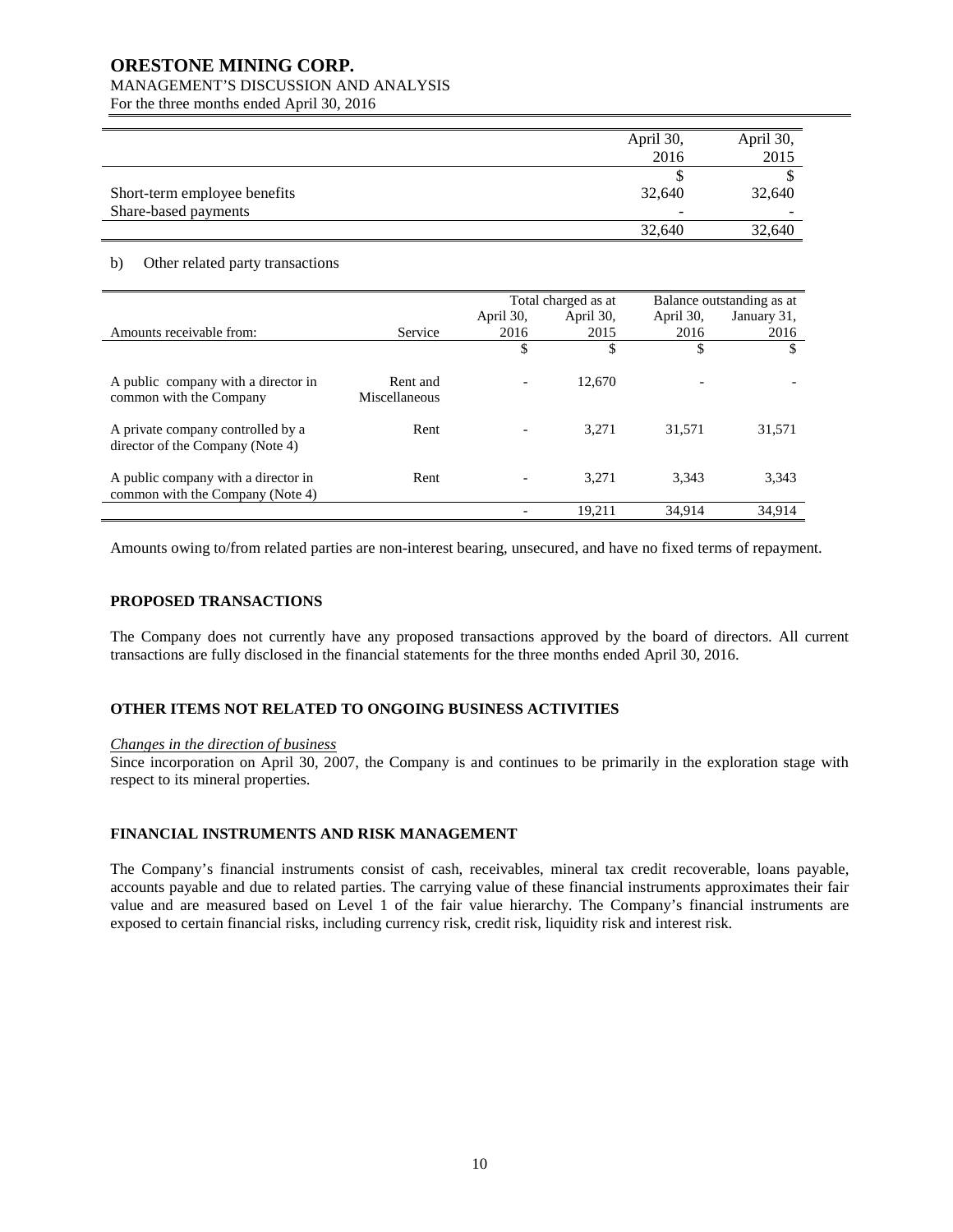## **Management of Financial Risk**

The Company's financial instruments are exposed to certain financial risks, which include credit risk, interest rate risk, liquidity risk, and market risk.

## *Credit Risk*

Credit risk is the risk that one party to a financial instrument will fail to fulfill an obligation causing the other party to incur a financial loss. The Company is exposed to credit risks arising from its cash holdings and receivables. The Company manages credit risk by placing cash with major Canadian financial institutions. Receivables are due from the Government of Canada and for reimbursements. Management believes that credit risk related to these amounts is low. As at April 30, 2016, the Company's maximum exposure to credit risk is the carrying value of its cash equivalents and accounts receivable.

#### *Interest Rate Risk*

Interest rate risk is the risk that an investment's value will change due to a change in the level of interest rates. The Company's exposure to interest rate risk relates to its ability to maintain the current rate of interest on its short-term investment.

## *Liquidity Risk*

Liquidity risk is the risk that the Company will not have sufficient funds to meet its financial obligations when they are due. To manage liquidity risk, the Company reviews additional sources of capital to continue its operations and discharge its commitments as they become due.

## *Market Risk*

Market risk is the risk that the fair value or future cash flows of a financial instrument will fluctuate because of changes in market prices. Market risk comprises three types of risk: currency risk, interest rate risk and price risk. The Company is not subject to currency risk as the functional currency is the Canadian dollar. The Company does not use any form of derivative or hedging instruments to reduce its foreign currency risk. The Company is not affected by price risk.

#### *Management of Industry Risk*

The Company is engaged primarily in the mineral exploration field and manages related industry risk issues directly. The Company is potentially at risk for environmental reclamation and fluctuations in commodity based market prices associated with resource property interests. Management is of the opinion that the Company addresses environmental risk and compliance in accordance with industry standards and specific project environmental requirements.

#### *Commodity Price Risk*

The ability of the Company to explore its mineral properties and the future profitability of the Company are directly related to the market price of gold and other precious metals.

#### **Management of Capital**

The Company manages its common shares, stock options and warrants as capital. The Company's objectives when managing capital are to safeguard the Company's ability to continue as a going concern in order to pursue the exploration of its mineral properties to maintain a flexible capital structure which optimizes the costs of capital at an acceptable risk.

The Company manages the capital structure and makes adjustments to it in light of changes in economic conditions and the risk characteristics of the underlying assets. To maintain or adjust the capital structure, the Company may attempt to issue new shares and, acquire or dispose of assets.

# **ACCOUNTING ESTIMATES AND JUDGMENTS**

The preparation of the condensed consolidated interim financial statements requires management to make estimates and judgments and form assumptions that affect the reported amounts and other disclosures in these financial statements. The estimates and associated assumptions are based on historical experience and various other factors that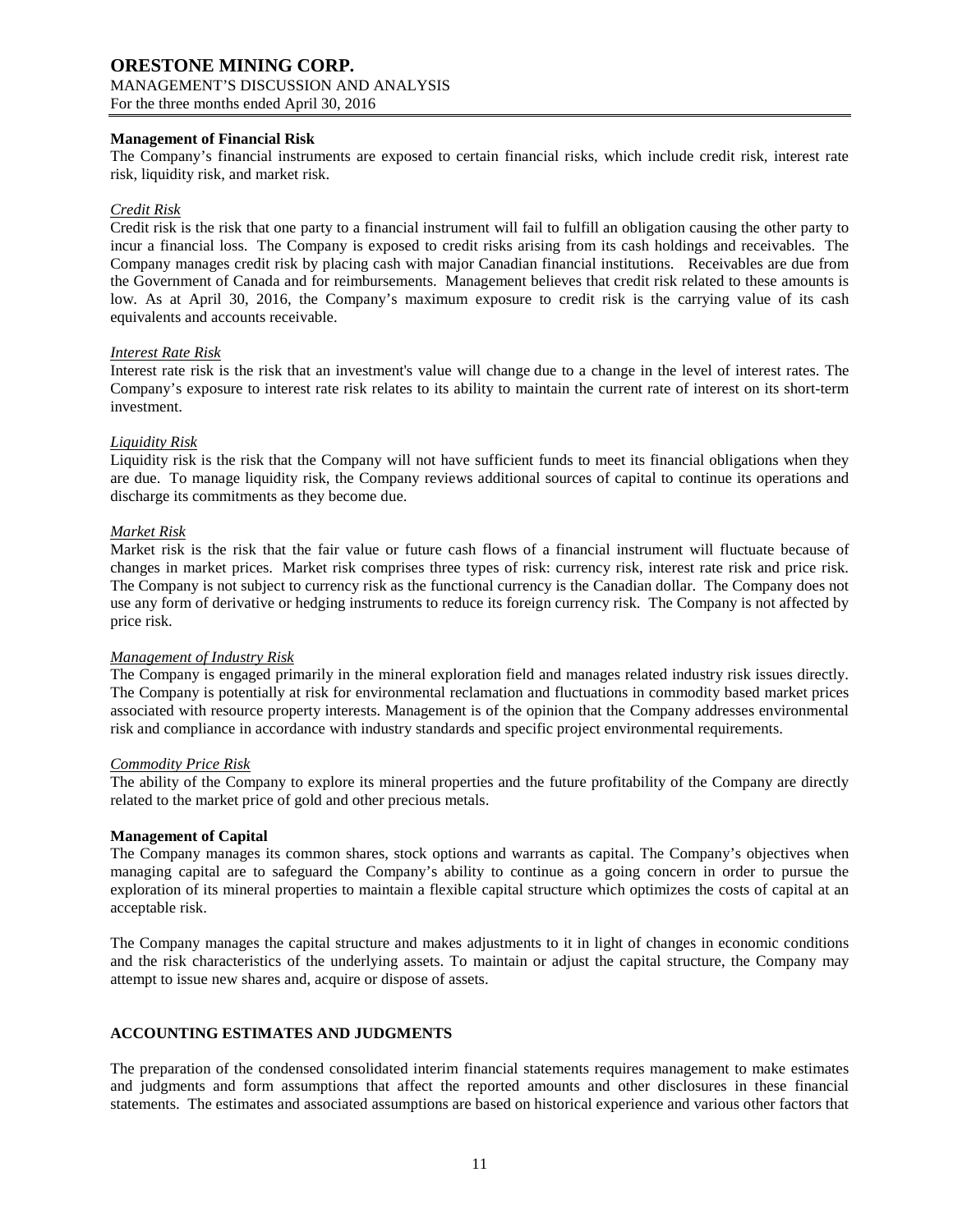are believed to be reasonable under the circumstances, the results of which form the basis of making the judgments about carrying values of assets and liabilities that are not readily apparent from other sources. Actual results may differ from these estimates under different assumptions and conditions.

The estimates and underlying assumptions are reviewed on an ongoing basis. Revisions to accounting estimates are recognized in the period in which the estimate is revised if the revision affects only that period or in the period of the revision and further periods if the review affects both current and future periods.

Critical accounting estimates are estimates and assumptions made by management that may result in material adjustments to the carrying amount of assets and liabilities within the next financial year. Critical estimates used in the preparation of these financial statements include, among others, the recoverability of accounts receivable and deferred income tax assets, impairment of assets, measurement of share-based payments and valuation of reclamation obligations.

Critical accounting judgments are accounting policies that have been identified as being complex or involving subjective judgments or assessments. Critical accounting judgments include the expected economic lives of and the estimated future operating results and net cash flows from exploration properties and equipment.

#### **New, Amended and Future IFRD pronouncements**

The Company has adopted the following revised standards, effective February 1, 2015. There was no consequential impact upon adoption.

IFRS 8 – Operating Segments – was amended to require (i) disclosure of judgements made by management in aggregating segments, and (ii) a reconciliation of segment assets to the entity's assets when segment assets are reported.

IAS 24 – Related Party Transactions – was amended to (i) revise the definition of "related party" to include an entity that provides key management personnel services to the reporting entity or its parent, and (ii) clarify related disclosure requirements.

The following standards have been published and are mandatory for the Company's annual accounting periods beginning on or after February 1, 2018:

IFRS 7 – Financial Instruments – Disclosures - was amended to require additional disclosures on transition from IAS 39 to IFRS 9. The Company is currently evaluating the extent of the impact of the adoption of this standard.

IFRS 9 – Financial Instruments - introduces new requirements for the classification and measurement of financial assets and liabilities. The Company is currently evaluating the extent of the impact of the adoption of this standard.

The application of these new and revised IFRS has not had any material impact on the amounts reported for the current and prior periods but may affect the accounting for future transactions or arrangements.

# **OTHER MD&A DISCLOSURE REQUIREMENTS**

Information available on SEDAR:

As specified by National Instrument 51-102, Orestone advises readers of this MD&A that important additional information about the Company is available on the SEDAR website (www.sedar.com).

#### Disclosure by venture issuer without significant revenue

An analysis of the material components of the Company's general and administrative expenses is disclosed in the financial statements to which this MD&A relates. An analysis of the material components of the mineral property and deferred exploration costs of the Company's mineral properties for its first two completed financial years is disclosed in Note 6 to the financial statements to which this MD&A relates.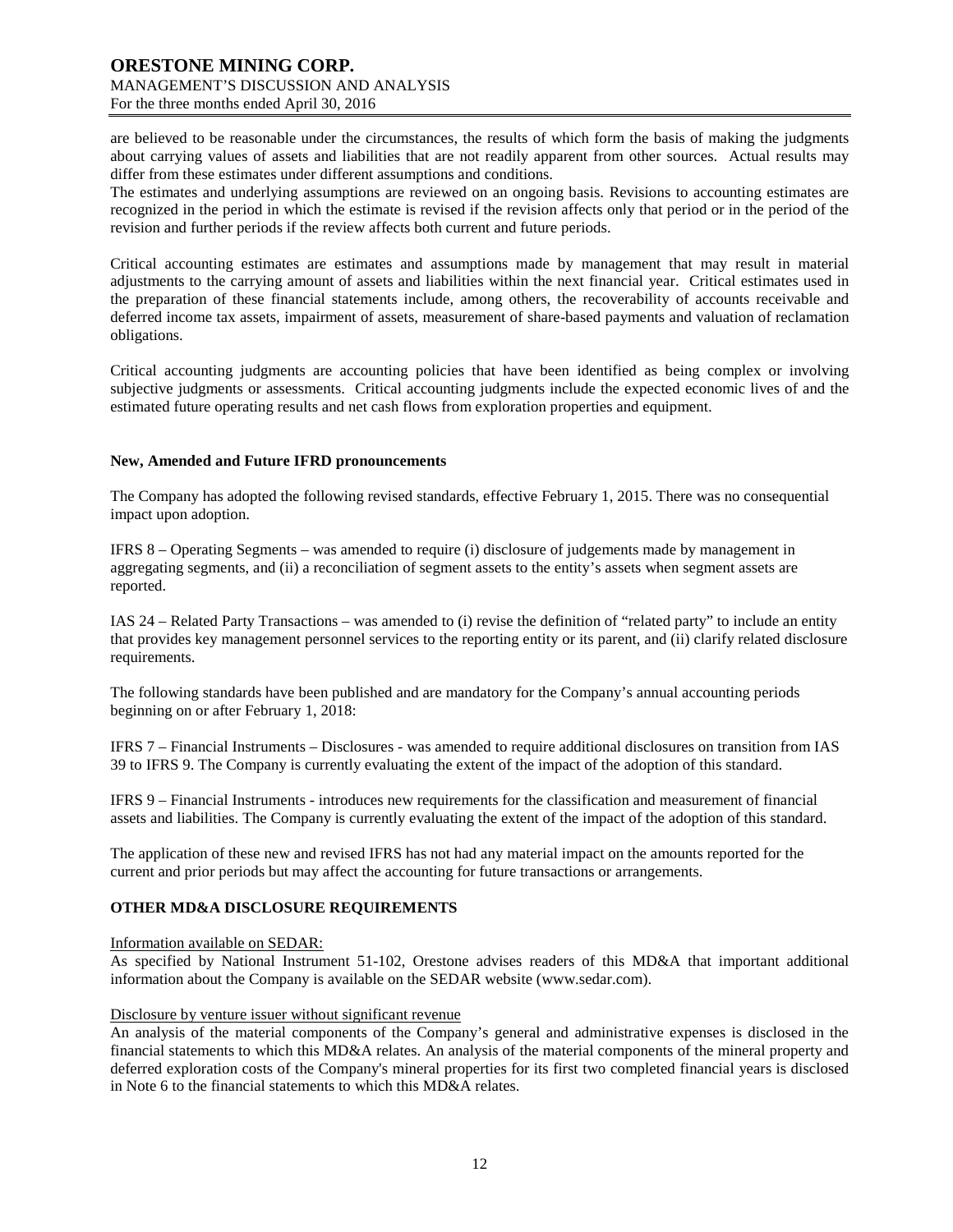#### Going concern issue

The Company is in the exploration stage and has no revenue or income from operations. The Company has limited capital resources and has to rely upon the sale of equity and/or debt securities for cash required for exploration and development purposes, for acquisitions and to fund the administration of the Company. Since the Company does not expect to generate any revenues from operations in the near future, it must continue to rely upon the sales of its equity or debt securities or joint venture agreements to raise capital. It follows that there can be no assurance that financing, whether debt or equity, will be available to the Company in the amount required by the Company at any particular time or for any period and that such financing can be obtained on terms satisfactory to the Company.

The Company's financial statements have been prepared on a going concern basis which assumes that the Company will be able to realize its assets and discharge its liabilities in the normal course of business for the foreseeable future. The continuing operations of the Company are dependent upon its ability to obtain the necessary financing to meet its ongoing commitments and further its mineral exploration programs.

The Company may encounter difficulty sourcing future financing in light of the recent economic downturn. The current financial equity market conditions and the inhospitable funding environment make it difficult to raise capital through the private placements of shares. The junior resource industry has been severely affected by the world economic situation as it is considered speculative and high-risk in nature, making it even more difficult to fund. While the Company is using its best efforts to achieve its business plans by examining various financing alternatives, there is no assurance that the Company will be successful with any financing ventures.

## Evaluation of Disclosure Controls and Procedures

Disclosure controls and procedures are designed to provide reasonable assurance that all relevant information is gathered and reported to senior management, including the Company's Chief Executive Officer and Chief Financial Officer, on a timely basis so that appropriate decisions can be made regarding public disclosure. Management of the Company, with the participation of the Chief Executive Officer and Chief Financial Officer, has evaluated the effectiveness of the Company's disclosure controls and procedures as at April 30, 2016, as required by Canadian securities law. Based on that evaluation, the Chief Executive Officer and the Chief Financial Officer have concluded that, as of April 30, 2016, the disclosure controls and procedures were effective to provide reasonable assurance that information required to be disclosed in the Company's annual filings and interim filings (as such terms are defined under National Instrument 52-109 Certification of Disclosure in Issuer's Annual and Interim Filings) and other reports filed or submitted under Canadian securities laws were recorded, processed, summarized and reported within the time period specified by those laws and that material information was accumulated and communicated to management of the Company, including the Chief Executive Officer and the Chief Financial Officer, as appropriate to allow for accurate disclosure to be made on a timely basis.

# Changes in Internal Control over Financial Reporting

Internal control over financial reporting is a process designed to provide reasonable assurance regarding the reliability of financial reporting and the preparation of financial statements for external purposes in accordance with IFRS. The Chief Executive Officer and Chief Financial Officer have concluded that there has been no change in the Company's internal control over financial reporting during the period ended April 30, 2016 that has materially affected, or is reasonably likely to materially affect, the Company's internal control over financial reporting. As of April 30, 2016, the Company's internal control over financial reporting was effective.

#### Cautionary Statement

This document contains "forward-looking statements" within the meaning of applicable Canadian securities regulations. All statements other than statements of historical fact herein, including, without limitation, statements regarding exploration results and plans, and the Company's other future plans and objectives, are forward-looking statements that involve various risks and uncertainties. Such forward-looking statements include, with limitation, (i) estimates of exploration investment and scope of exploration programs, and (ii) estimates of stock-based compensation expense. There can be no assurance that such statements will prove to be accurate, and future events and actual results could differ materially from those anticipated in such statements. Important factors that could cause actual results to differ materially from our expectations are disclosed in the Company's documents filed from time to time via SEDAR with the Canadian regulatory agencies to whose policies we are bound. Forward-looking statements are based on the estimates and opinions of management on the date the statements are made, and we do not undertake